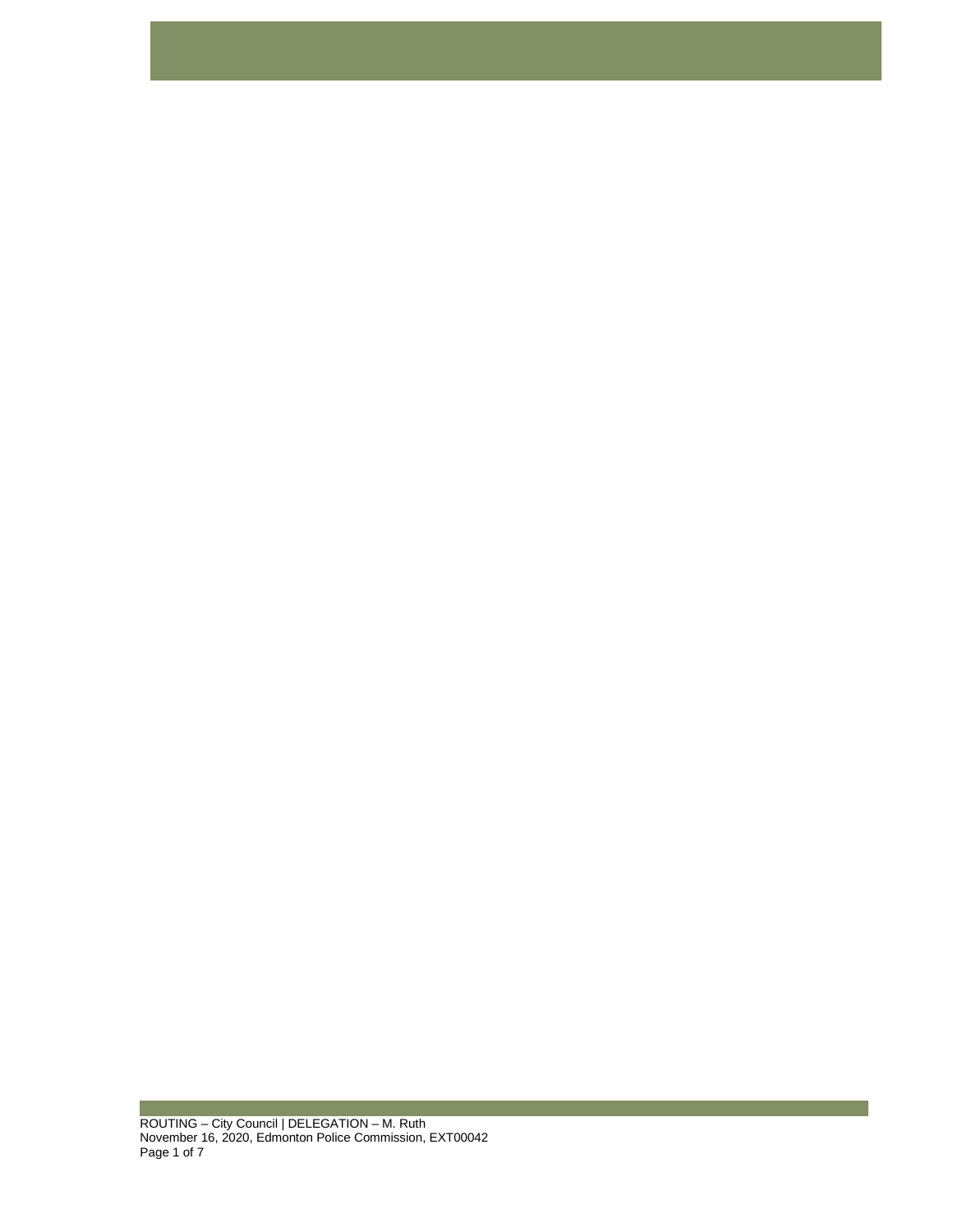# **Community Safety and Well-being Review**

**Smart on Community Safety and Well-being**

# **Previous Council/Committee Action**

# **At the July 6/8, 2020, City Council meeting, the following motion was passed:**

# **4 (b) That the Mayor request The Edmonton Police Commission:**

"To invite participation in the work outlined in part 1, including proposals prior to budget, for "smart on community safety and well-being" changes to policy, funding, programs and partnerships."

#### **Recommendation**

That the November 16, 2020 Edmonton Police Commission report EXT00042 be received for information.

### **Executive Summary**

This report is intended to summarize the July6/8 City Council motion into one cohesive narrative. Being smart on community safety and well-being requires an analysis of the cracks in the social ecosystem, highlighted in CR\_8348, and realignment of resources toward recovery and wellbeing.

CR\_8437 details an analysis of police calls for service, which identifies the need for strategic partnerships and systemic action on social issues. Applying strong leaderships and new potential governance models, identified in EXT00042, with data sharing and end-user service delivery could achieve transformational change toward key challenges affecting Edmontonians.

In order to work smarter and safer while deliberately taking better care of Edmontonians, there are many actions that can be done:

- Mental health experts working in emergency call centers
- Open data sharing and sharing of client histories and shared care plans
- Coordinated hours of operation amongst shelters
- Rules and standards which reflect the reality of service users
- Safe shelters and temporary housing outside of the medical system
- Regulations around housing to ensure a connection to services
- Implement a Recovery-Oriented Systems of Care network
- Ensure outcomes and measures towards a continuum of service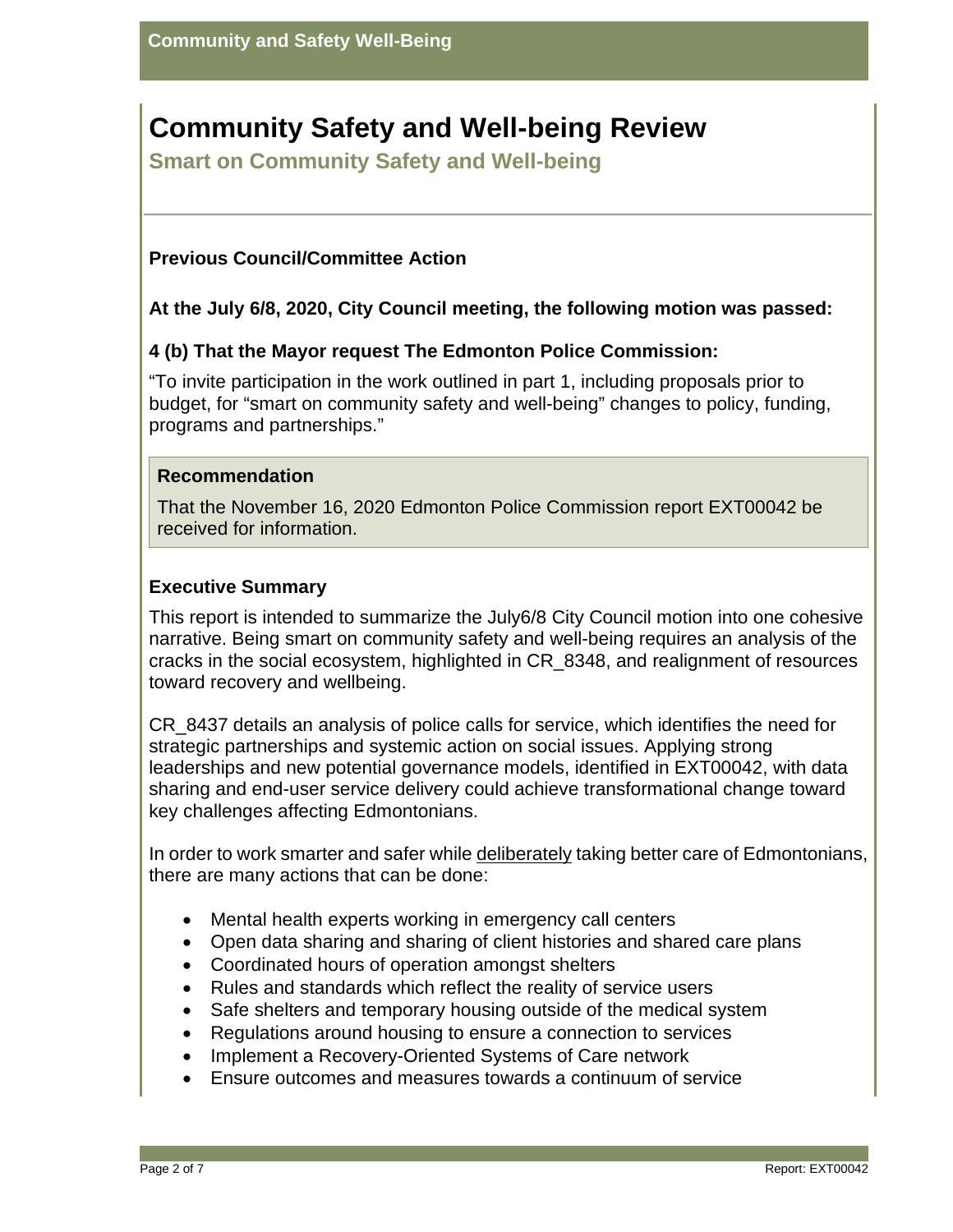In making these changes, a system alignment toward recovery of care outcomes would be possible. Currently, there appears to be no governing oversight within the social system nor is there human service alignment.

Building an eco-system for change requires: a recovery-oriented services approach; governance over outcomes and a continuum of service; coordinated partnerships; data driven-decisions; and local solutions focused on bridging gaps between collective resources and services offered.

# **Report**

Virtually all progress to strengthen community safety and well-being relies on collective effort. Whether it is improving equity, addressing disparities, supporting individuals or creating safer conditions, various aspects of a community must be simultaneously addressed through multiple partners. Police play a role as connectors, which is seen through the work done with the health care system, education system, community organizations and other social service agencies. As the world has evolved, the demands on policing and expectations of safety have changed. In the absence of a cohesive strategy, community partners have been left to fill what are perceived as shortcomings within the system.

The Edmonton Police Service (EPS) acknowledges that policing is changing. Police have always played an integral role in communities outside of responding to crime. The current climate is an opportunity to transform how we appropriately direct people to systems that provide the right balance between support and enforcement in our efforts to increase community safety. To achieve the overall vision communities have involves developing new models of community safety and well-being, reimaging governance and accountability, information sharing, taking a user- of -service - driven perspective and finding efficiencies.

In early 2019, the EPS launched Vision 2020 to make the organizational changes necessary in achieving this balance and has implemented 70% of the recommended actions to date. As an organizational improvement initiative, it was designed to change policing through three core approaches: reduce demand for service with a "diversion" approach, use data and analytics to inform decision making, and seek out efficiencies on a continuing basis. As the project nears completion, progress and change in several areas is already being observed. However, to be truly successful in achieving measurable and sustainable improvements, EPS needs cooperation and assistance from many other agencies, governments, and citizens.

In order to work smarter and safer while deliberately taking better care of Edmontonians, there are many actions that can be done:

Mental health experts working in emergency call centers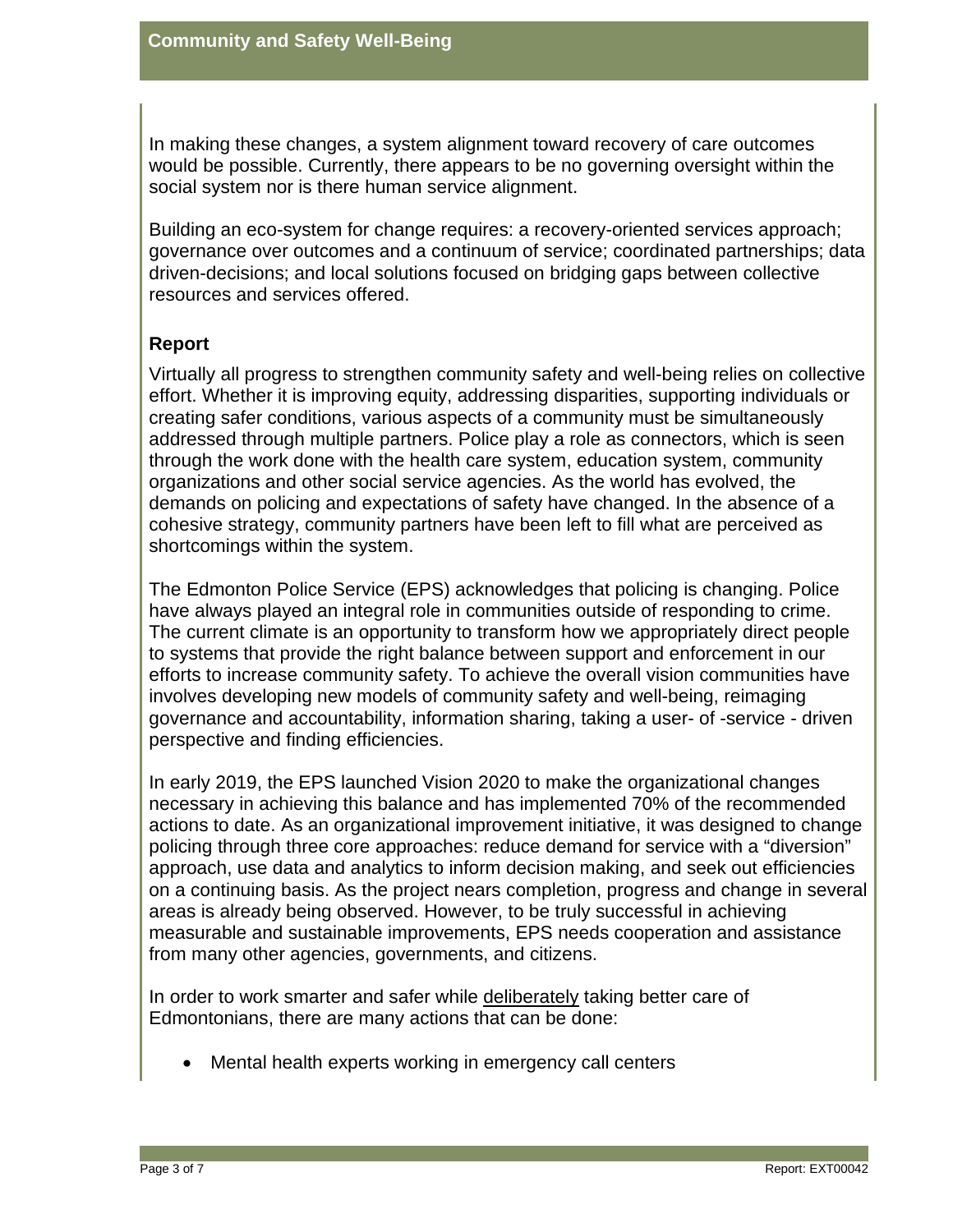- Open data sharing and sharing of client histories and shared care plans
- Coordinated hours of operation amongst shelters
- Rules which reflect the reality of service users
- Safe shelters and temporary housing outside of the medical system
- Regulations around housing to ensure a connection to services
- Implement a Recovery-Oriented Systems of Care network
- Ensure outcomes and measures towards a continuum of service

Police are but one component in an ecosystem of providers that collectively meet the needs of citizens. Society has changed in the wake of COVID-19 and the death of George Floyd, and policing must also change if it is to remain effective. If police need to change, we can safely assume that our partners and other service providers might also benefit from similar changes, all to reflect the way our society has evolved. Consequently, this report is an invitation for all within the social services ecosystem to participate.

All of this is possible, but it requires organizational willingness, a structured approach, partnerships with collective outcomes and measures and a governing body willing to take on oversight and coordination roles. The EPS is already pursuing plans to try and realize the benefits of a coordinated approach. The EPS Strategic Plan 2020-2022 is people-focuses, and the organizational restructuring to deliver on this focus (Vision 2020) is well underway. EPS believes that pursuing and scaling certain initiatives can have a significant impact. Examples of such initiatives are the creation of a Community Safety and Well-being Bureau, the exploration of an integrated dispatch center, community debrief project supports such as CARE (a program in the Neighborhood Empowerment Teams) and joint intake partnerships such as Human Centered Liaison Program (HELP and Heavy Users of Service). The EPS requires partnerships that focus on a continuum of care for better outcomes.

There are countless possibilities if all organizations and agencies openly dedicate themselves and their resources toward the simple goal of moving people away from lives of crime, poverty, addiction and/or homelessness.

It is often considered a mark of effective policing when the demand for police service decreases. If we are successfully diverting individuals away from the justice system while simultaneously driving crime rates down, we are breaking the patterns that require significant police resources. In policing, it is often said that we try to work ourselves out of a job every day. This is an approach that could have considerable impact if extended throughout the entire social services ecosystem. This could consist of "safe shelters" outside of the formal medical system, where people in need could be housed for a few hours or days, for safety or health reasons. Or, social agencies, medical professionals and the police sharing care plans for individual clients, so all agencies understand the desired outcome for each person walking through their doors; an expectation that Edmontonians and taxpayers expect.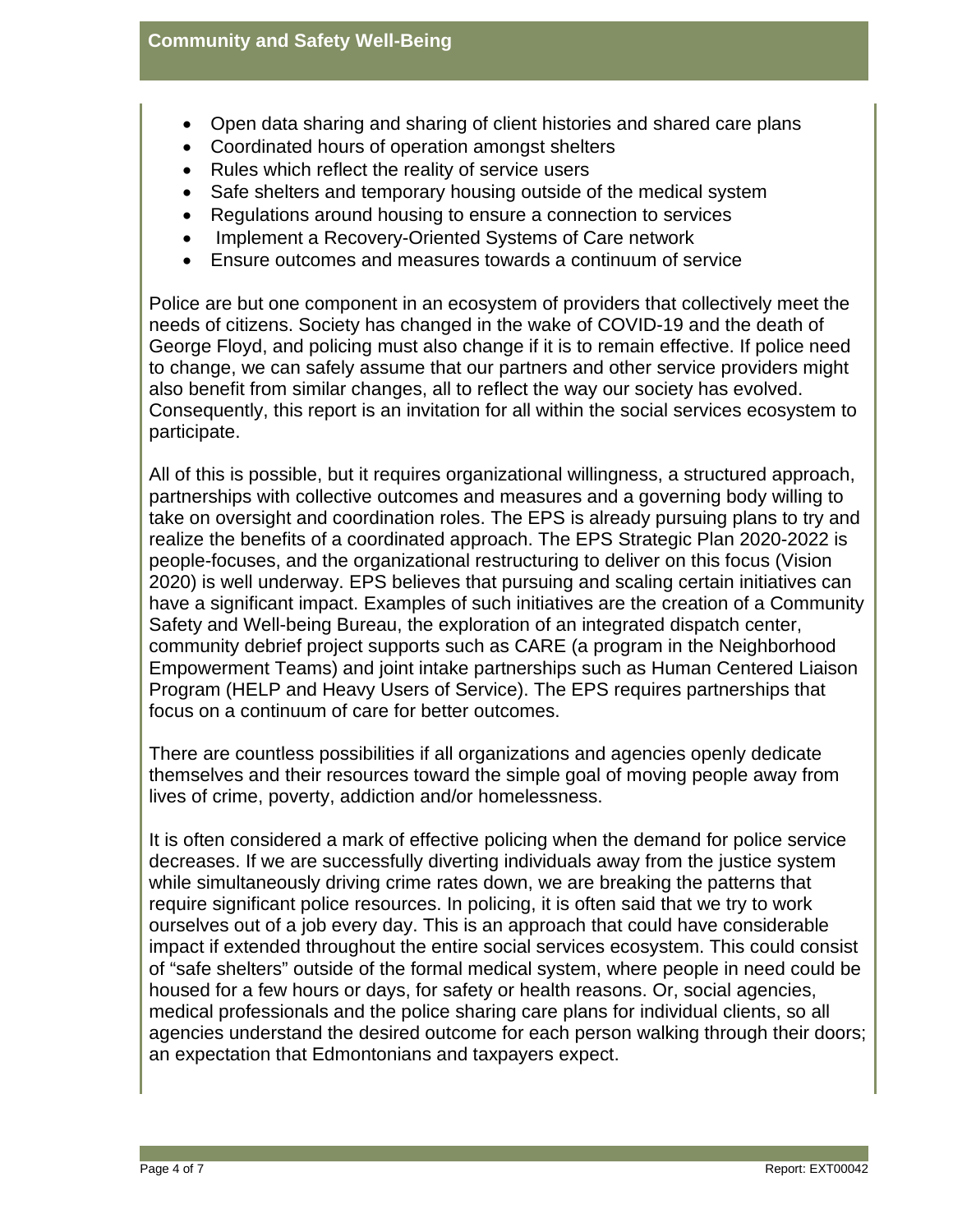This aspect of the City Council motion speaks to four areas for change within policy, funding, programs, and partnerships. Relative to these topics;

**Policy** - starting with the *Criminal Code of Canada* and the provincial *Police Act*, policy clearly defines how EPS activities are to be undertaken. For example, EPS street check reports are carefully controlled through organizational policy, and work has begun in partnership with the Alberta Association of Chiefs of Police and the Provincial Government on a coordinated approach to a Provincial Street Check policy. The policies are regularly reviewed by the agencies that create them and are publicly available. Most significantly, the organization is held accountable on how well it adheres to these policies by several agencies, most notably the EPC. A potential solution is an overarching governing body for all community safety and well-being within the City of Edmonton that would ensure alignment between agencies and organizations. The EPS strongly advocates for a system change in policy or legislation that mandates a continuum of care for better outcomes within the entire social service ecosystem.

**Funding** - Oversight of financial resources used by the EPS to deliver its services is carefully monitored by the Police Commission. Complex social issues such as addictions, homelessness, domestic violence, criminal justice, trauma and mental health are very much connected. Funding already exists for these services across our City and across the province. This funding should be allocated based on shared outcomes, evidence and consistent key performance metrics. It is imperative that we place resources into solutions that are measurable and have effective outcomes. The EPS would fully support a broad social financial framework for Provincial and Municipal funding in order to provide accountable, wrap-around services for our vulnerable population in Edmonton with outcome measures that look at how many people we can get out of the criminal justice system, unemployment and into education. A possible tool could be one similar to the Charity Intelligence Canada methodology which allows donors to be informed when they donate to charities**,** and to promote transparency, accountability, and results focus in the charitable sector.

**Programs** – Programs can be large and immediately recognizable to citizens (for example, responding to calls for service) while others are highly specialized and only benefit specific groups of citizens. The Heavy Users of Service (HuoS) is a partnership between the EPS, Government of Alberta, City of Edmonton, Alberta Health Services, Boyle Street Community Services, Homeward Trust, Bissell Centre, REACH Edmonton, Bent Arrow Traditional Healing Society, Boyle McCauley Health Services, E4C, and the George Spady Society.

Offering a continuum of service, the Human-centered Engagement and Liaison Partnership (HELP) will launch in January 2021. HELP Constables and Navigators will work in collaboration with our partners to focus on vulnerable community members' day-to-day needs and challenges to connect and transition them to better-suited community support service.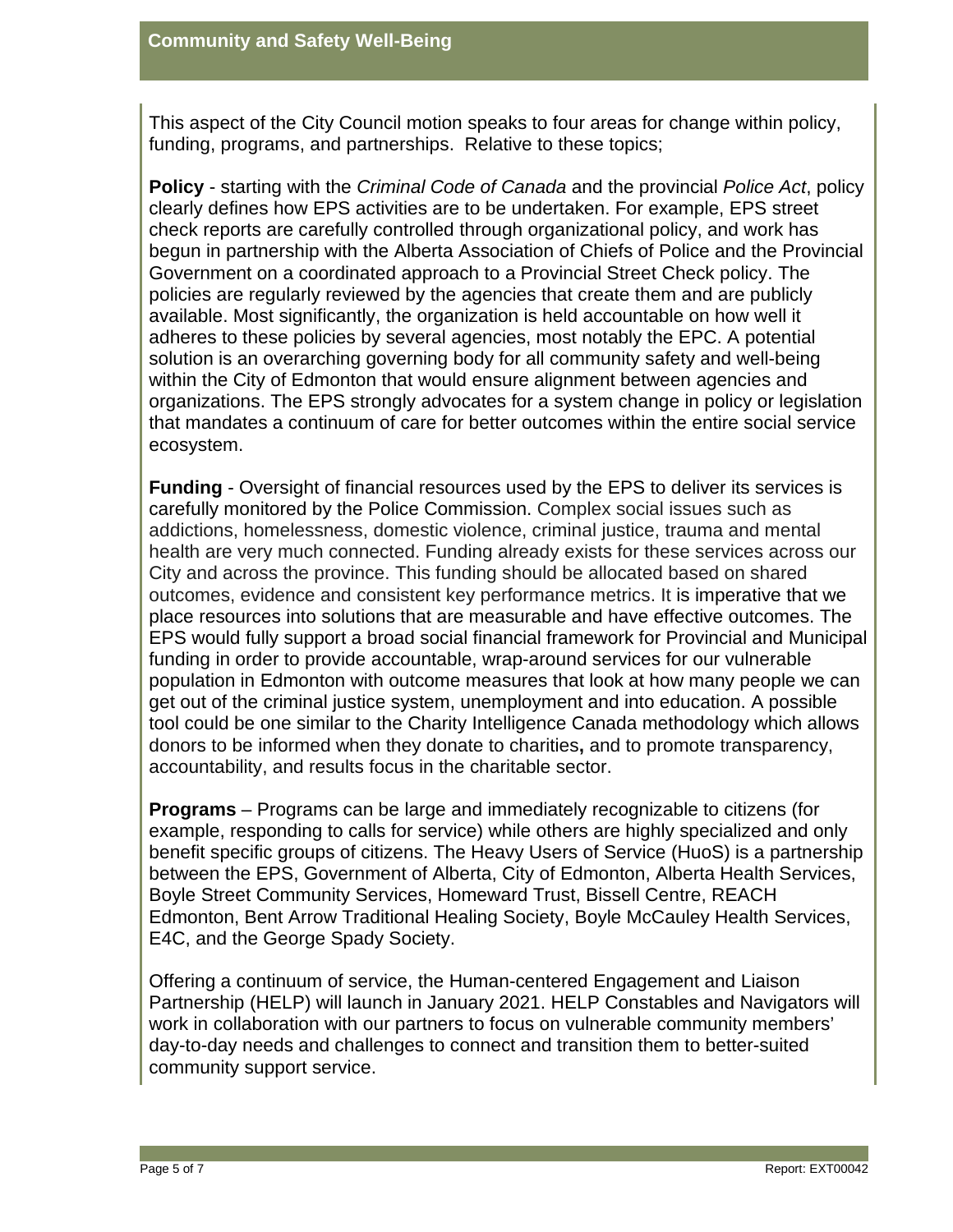Within CR 8348 it is noted that programs provide a direct connection for vulnerable community members to move out of the justice system and into the social, health, and community resources. First responders that work all hours of the day are often expected to find community safety solutions with our vulnerable population; however, once an initial crisis has been stabilized by a first responder, the majority of community programs are not available past normal business hours. In addition, first responders do not have the option of refusing service to someone in crisis and are often left with imperfect solutions due to the lack of availability within social programs. The EPS would fully support a mandated full spectrum approach to programming that ensures people receive the right support at the right time.

**Partnerships** – The EPS is committed to having strong connections to Edmontonians, and to ensure that the programs it delivers are closely aligned with community needs. The EPS has several partnership arrangements in place, with other civic departments, other policing agencies (Alberta Association of Chiefs of Police), academic institutions (MacEwan University research on crime trends), social agencies (Bent Arrow) and businesses (liquor store theft project though the Community Solutions Accelerator).

The School Resource Officer Program is one example of a community partnership the EPS believes in as we need to invest in our youth. While the Edmonton Public School Board is currently reviewing our program, the Youth Enhancement Deployment (YED) model seeks to support youth outside of school settings and within our community. There is a significant amount of research that examines how educational attainment relates to public safety and crime. Forming secure attachments with police officers who can act as system navigators and provide various forms of support can enable the successful completion of educational goals.

Other examples of police working as an integral partner with the City of Edmonton and/or community partners include; Encampment Response Team (ERT), Child at Risk Response Teams (CARRT), Domestic Abuse High Risk Teams (DAHRT), Neighborhood Empowerment Team (NET), Police and Crisis Team (PACT) and the Senior Protection Partnership (SPP).

A governing body that identifies and prioritizes effective partnerships and a coordinated community safety and well-being framework would reduce redundancies, demand in the system and allow for a fully integrated approach.

# **Conclusion**

Current societal systems that manage safety and care for the disadvantaged within Edmonton need to change, and now is the time to make those changes. We need only look at the number of homeless encampments in our city to see this need. The EPS has already begun moving forward with significant operational changes that help realize this. However, seeing the full effects throughout the entire social services